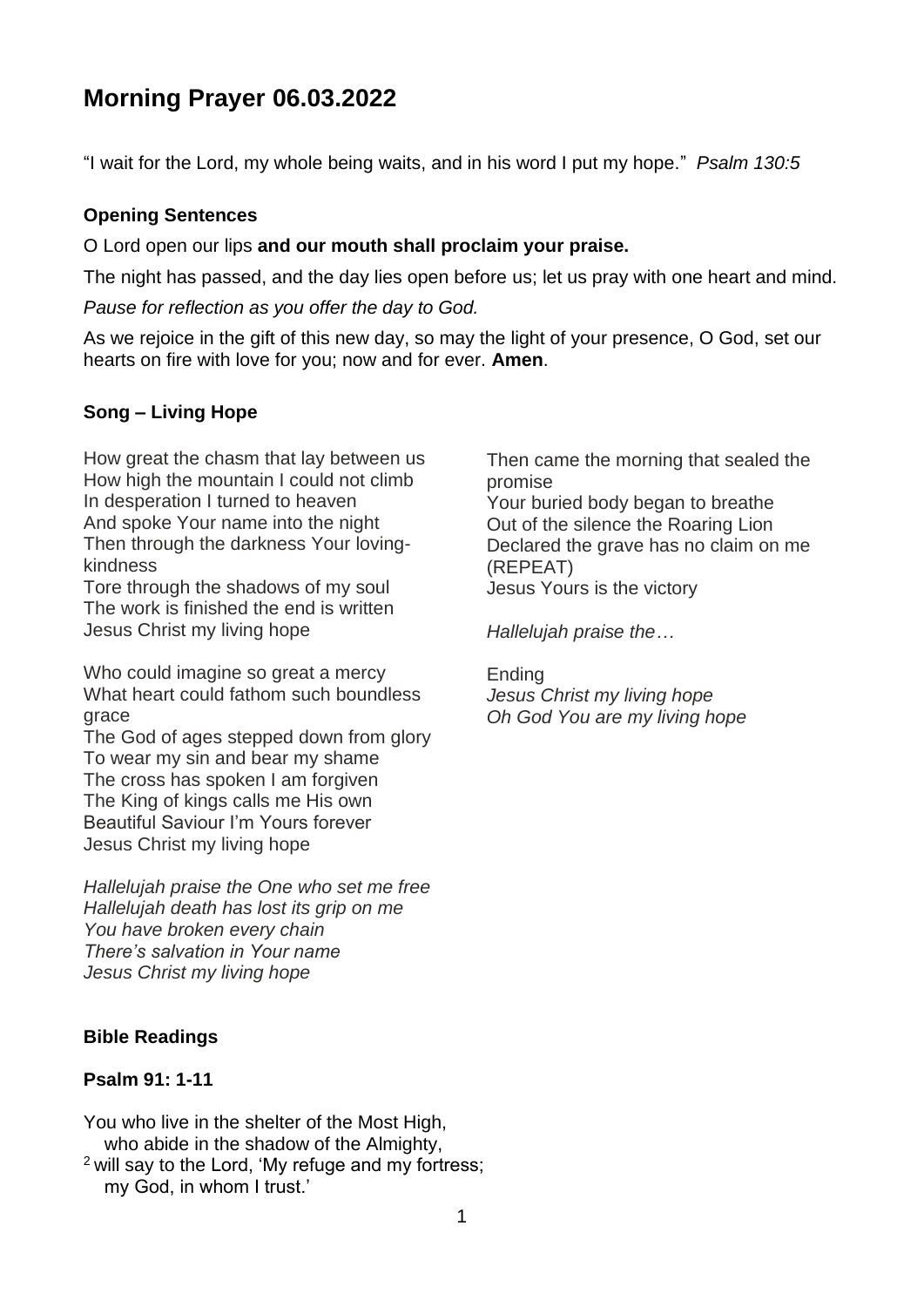- $3$  For he will deliver you from the snare of the fowler and from the deadly pestilence;
- <sup>4</sup> he will cover you with his pinions, and under his wings you will find refuge; his faithfulness is a shield and buckler.
- <sup>5</sup> You will not fear the terror of the night, or the arrow that flies by day,
- $6$  or the pestilence that stalks in darkness, or the destruction that wastes at noonday.
- <sup>7</sup> A thousand may fall at your side, ten thousand at your right hand, but it will not come near you.
- <sup>8</sup> You will only look with your eyes and see the punishment of the wicked.
- <sup>9</sup> Because you have made the Lord your refuge, the Most High your dwelling-place,
- $10$  no evil shall befall you. no scourge come near your tent.
- <sup>11</sup> For he will command his angels concerning you to guard you in all your ways.

**Glory to the Father, and to the Son and to the Holy Spirit; as it was in the beginning is now and shall be for ever. Amen.**

## **New Testament reading – Mark 2: 1-12**

When he returned to Capernaum after some days, it was reported that he was at home. So many gathered around that there was no longer room for them, not even in front of the door; and he was speaking the word to them. Then some people came, bringing to him a paralysed man, carried by four of them. And when they could not bring him to Jesus because of the crowd, they removed the roof above him; and after having dug through it, they let down the mat on which the paralytic lay. When Jesus saw their faith, he said to the paralytic, 'Son, your sins are forgiven.' Now some of the scribes were sitting there, questioning in their hearts, 'Why does this fellow speak in this way? It is blasphemy! Who can forgive sins but God alone?' At once Jesus perceived in his spirit that they were discussing these questions among themselves; and he said to them, 'Why do you raise such questions in your hearts? Which is easier, to say to the paralytic, "Your sins are forgiven", or to say, "Stand up and take your mat and walk"? But so that you may know that the Son of Man has authority on earth to forgive sins'—he said to the paralytic— 'I say to you, stand up, take your mat and go to your home.' And he stood up, and immediately took the mat and went out before all of them; so that they were all amazed and glorified God, saying, 'We have never seen anything like this!'

This is the word of the Lord

## **Thanks be to God**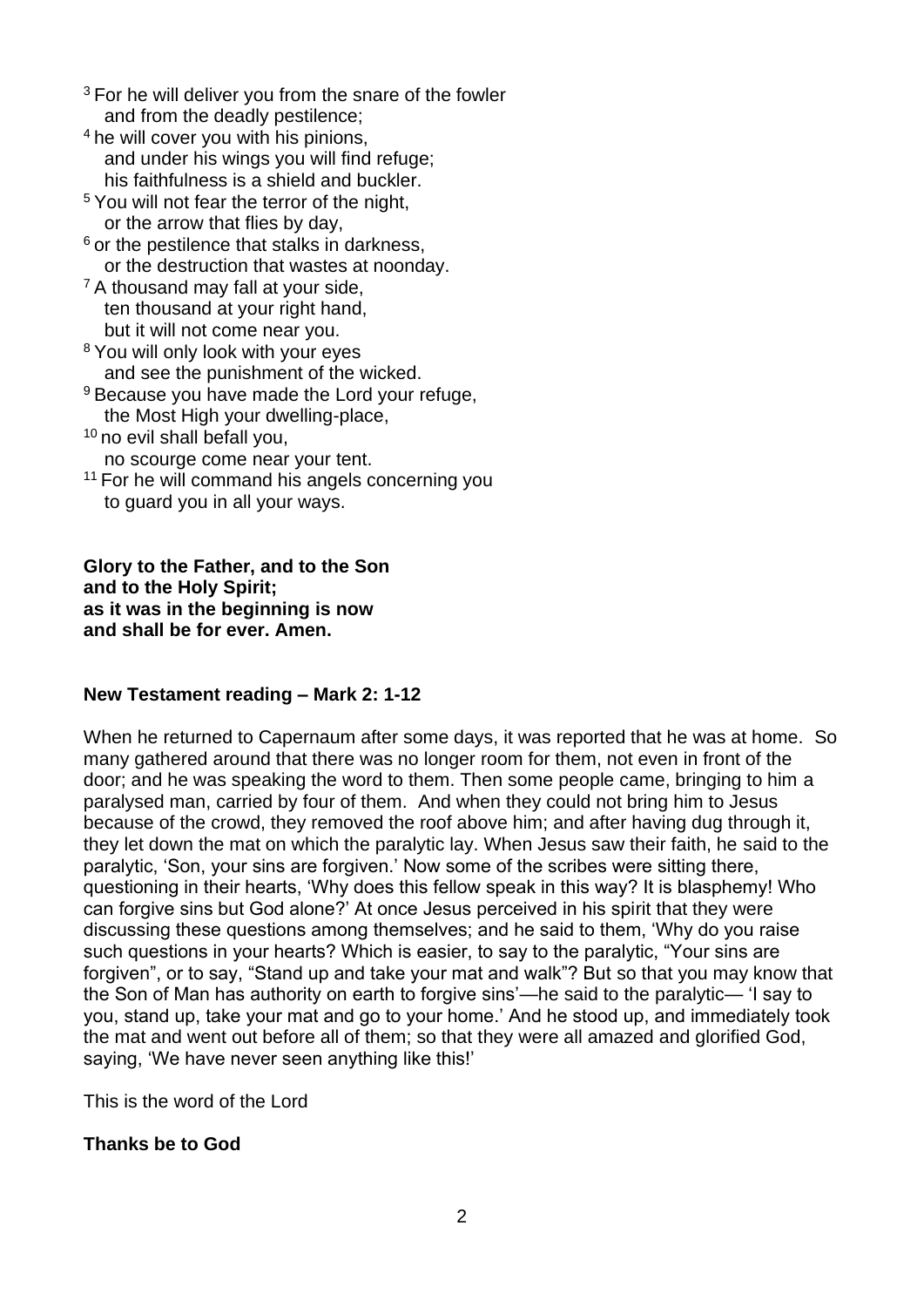# **Reflection**

#### **Prayers**

*In our prayers we will pray for the world, the church, our local community, and for those who are in need.* 

*At the end of each section we say:*

Lord in Your mercy **hear our prayer.** 

*And at the end:*

Merciful Father, **accept these prayers for the sake of your Son, our Saviour Jesus Christ. Amen.**

**The Lord's Prayer**

**Our Father in heaven, hallowed be your name, your kingdom come, your will be done, on earth as in heaven. Give us today our daily bread. Forgive us our sins as we forgive those who sin against us. Lead us not into temptation but deliver us from evil. For the kingdom, the power, and the glory are yours, now and for ever.** 

**Notices**